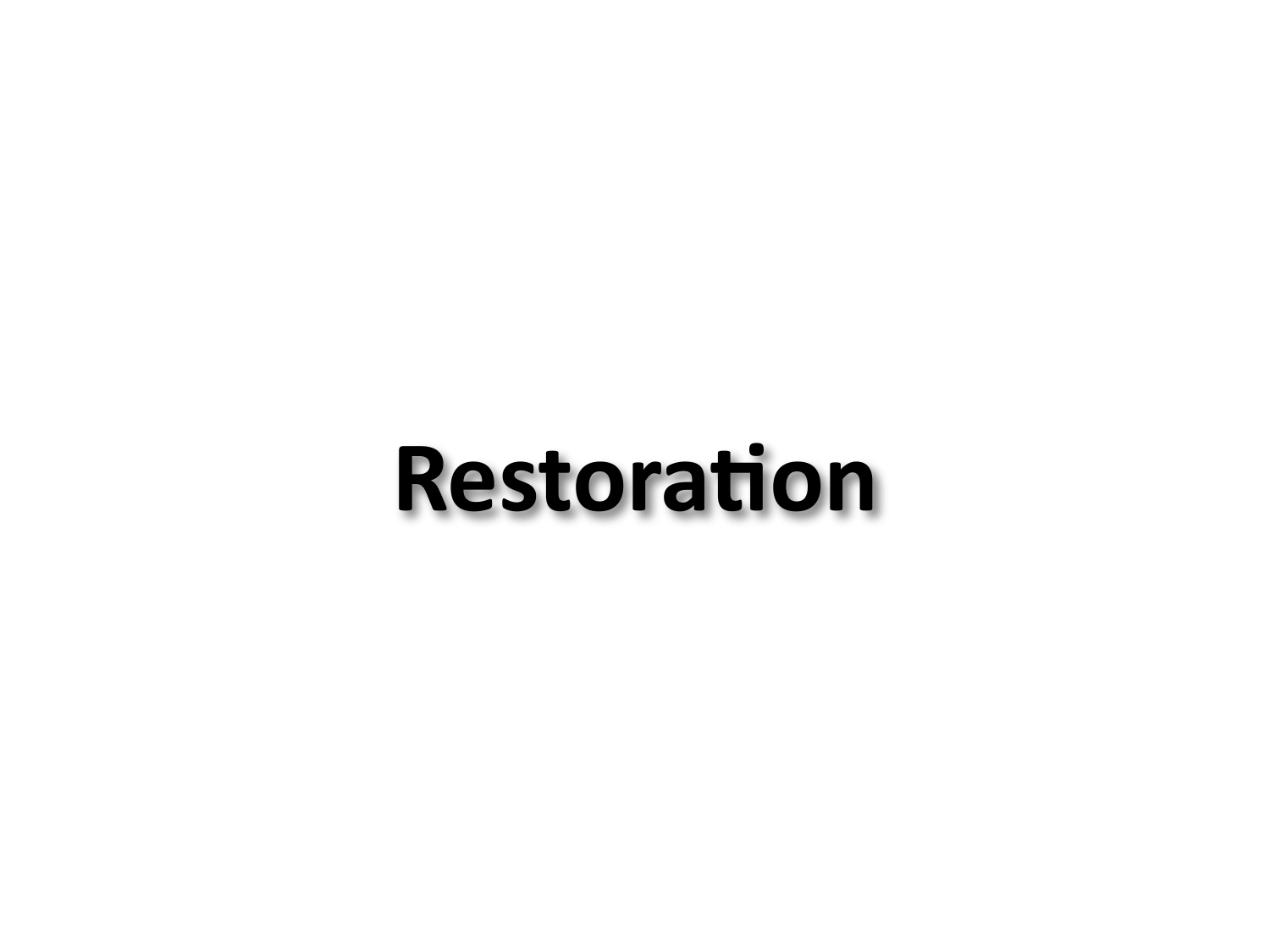### **Outline**

#### **Restoration model**

- ▶ What is *restoration*
- ▶ Typical image *degradations*
- ▶ A *model* for degradation/restoration
- ▶ The *point spread function* (PSF)

#### Algorithms

- $\blacktriangleright$  Special case: only noise
- ▶ *Direct inverse filtering*
- ▶ *Wiener* deconvolution (linear approach)
- *Lucy-Richardson* deconvolution (non-linear approach)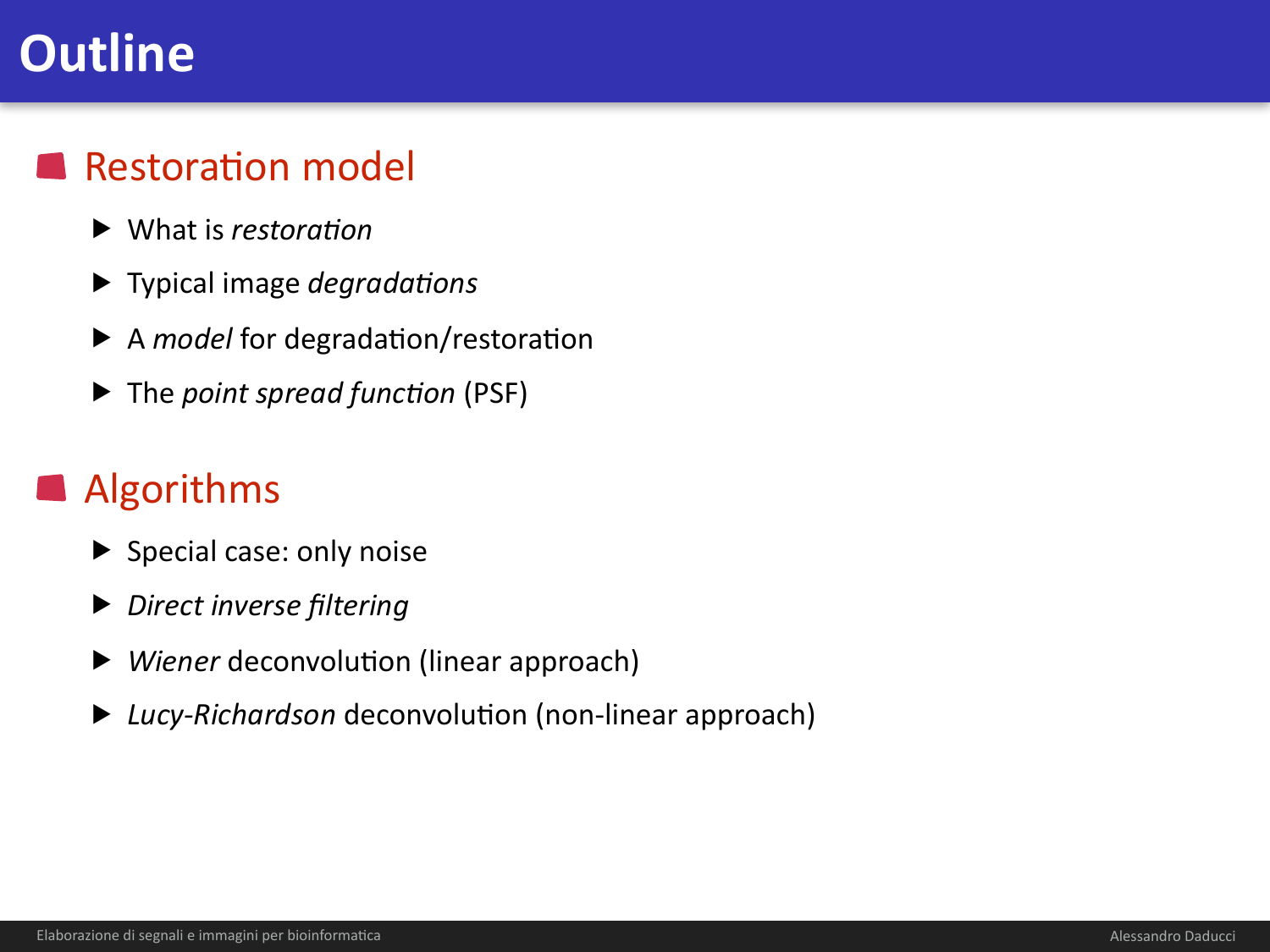### **What is restoration?**

#### **GOAL:** improve an image in some predefined sense





#### What's the difference with before?

#### **Image enhancement:** *subjective* process

- Modify image to make it look better, e.g. contrast
- ▶ **Heuristic/subjective** process: try until pleased

#### **Image restoration:** *objective* process

- An image is **degraded** by external factors acting on the scene/sensor system
- Remove them by **modeling the degradation** and applying the **inverse process**

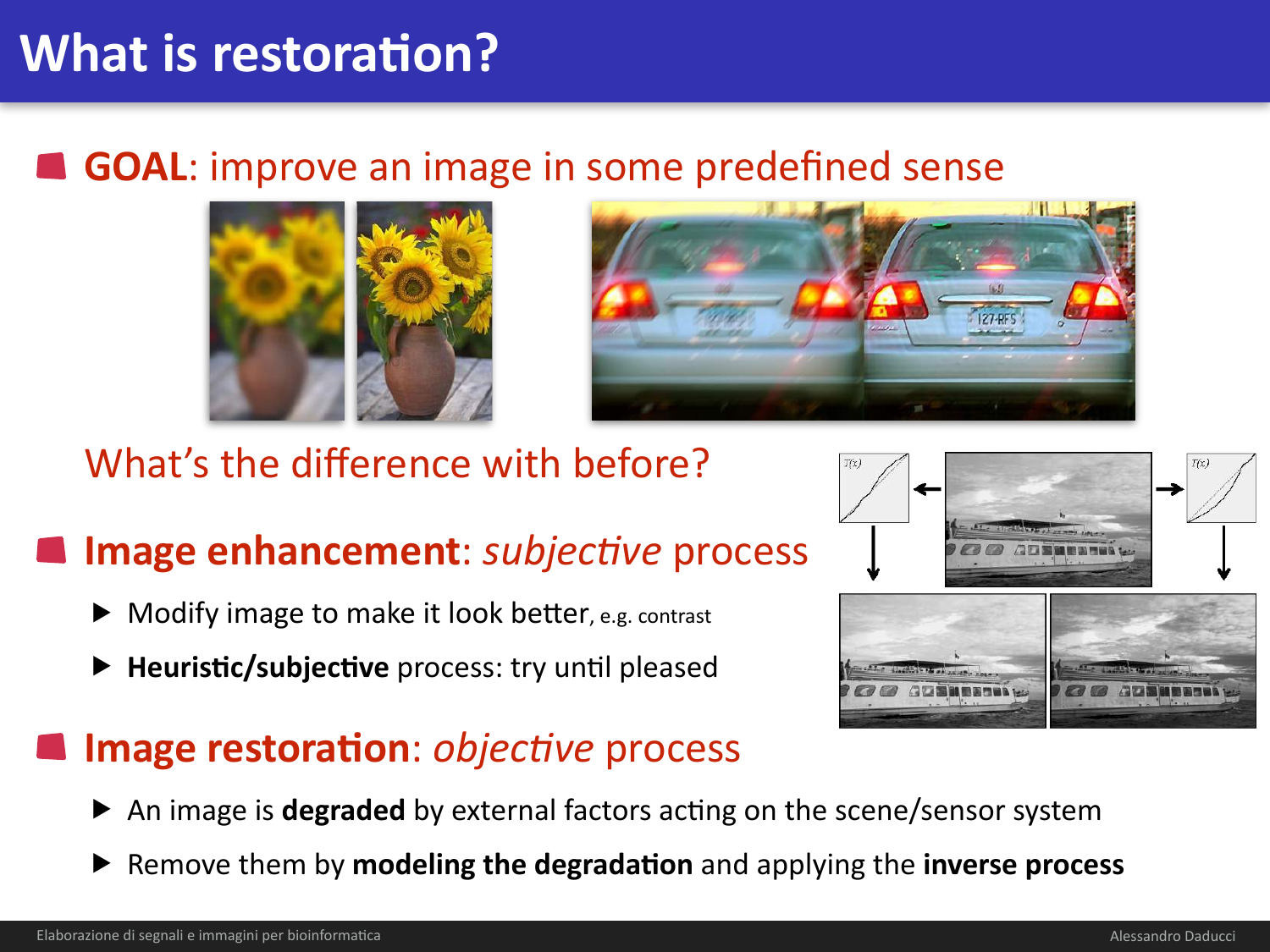## A model of image degradation/restoration (1/4)

**Degradation** is modeled as a process  $H$  that operates on the *input image*  $f(x, y)$  to produce a *degraded image*  $g(x, y)$ 

$$
g(x,y) = H\Big[ f(x,y) \Big] + \eta(x,y)
$$



**Restoration** attempts to obtain an estimate  $f(x, y)$  of the original image  $f(x, y)$  given some prior knowledge on the *degradation process H* and the *additive noise*  $\eta(x,y)$ 

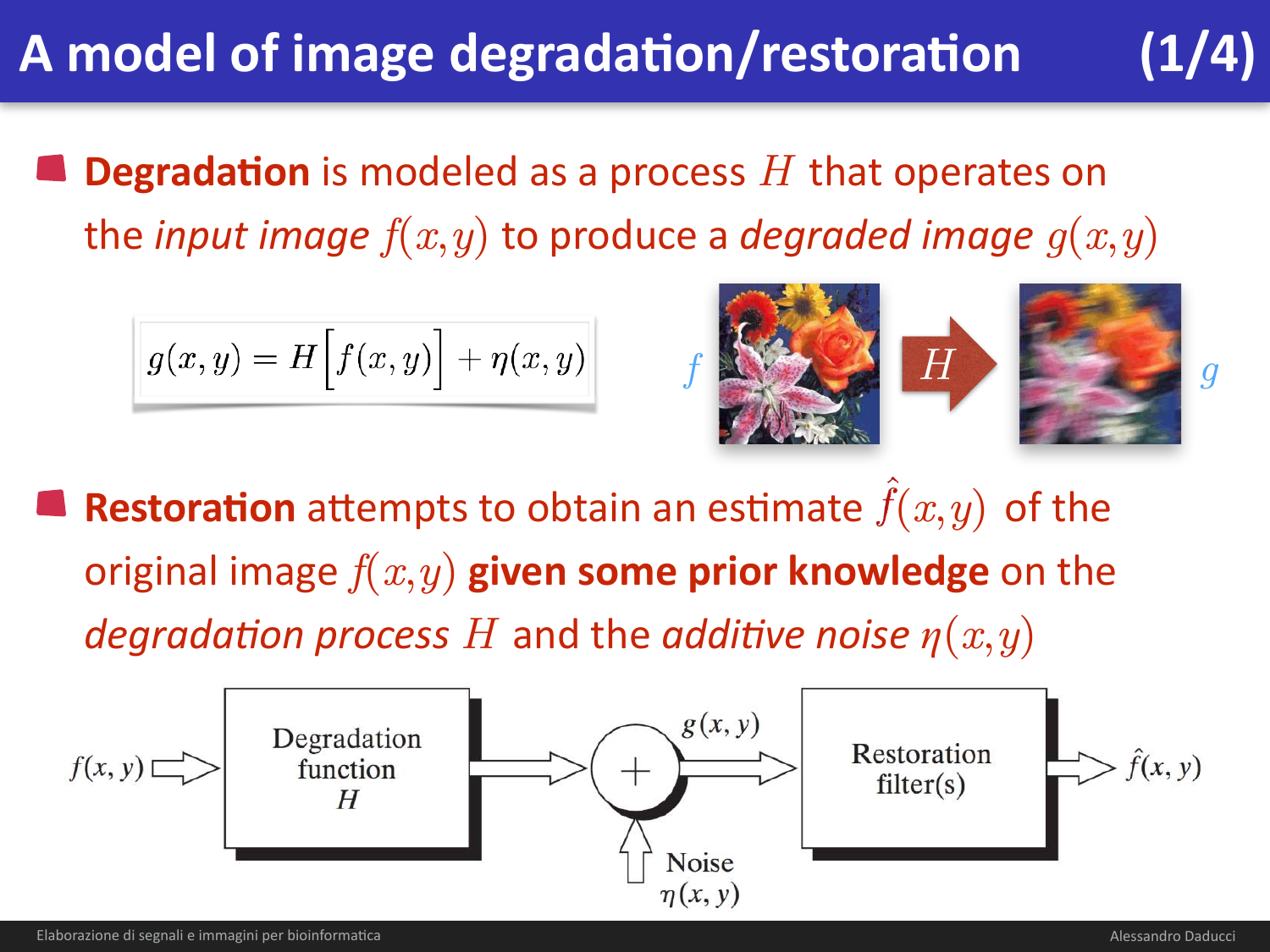## A model of image degradation/restoration (2/4)

#### **Typical image degradations**

- ▶ Noise
- $\triangleright$  Optical blur e.g. imperfect optics
- $\blacktriangleright$  Motion blur e.g. camera motion









original noise optical blur motion blur

#### **Example:** restoration in *forensic science*



**identify a license plate** from *low quality images* e.g. bad camera, far objects, air pollution... **identify a license plate** from *moving* cars

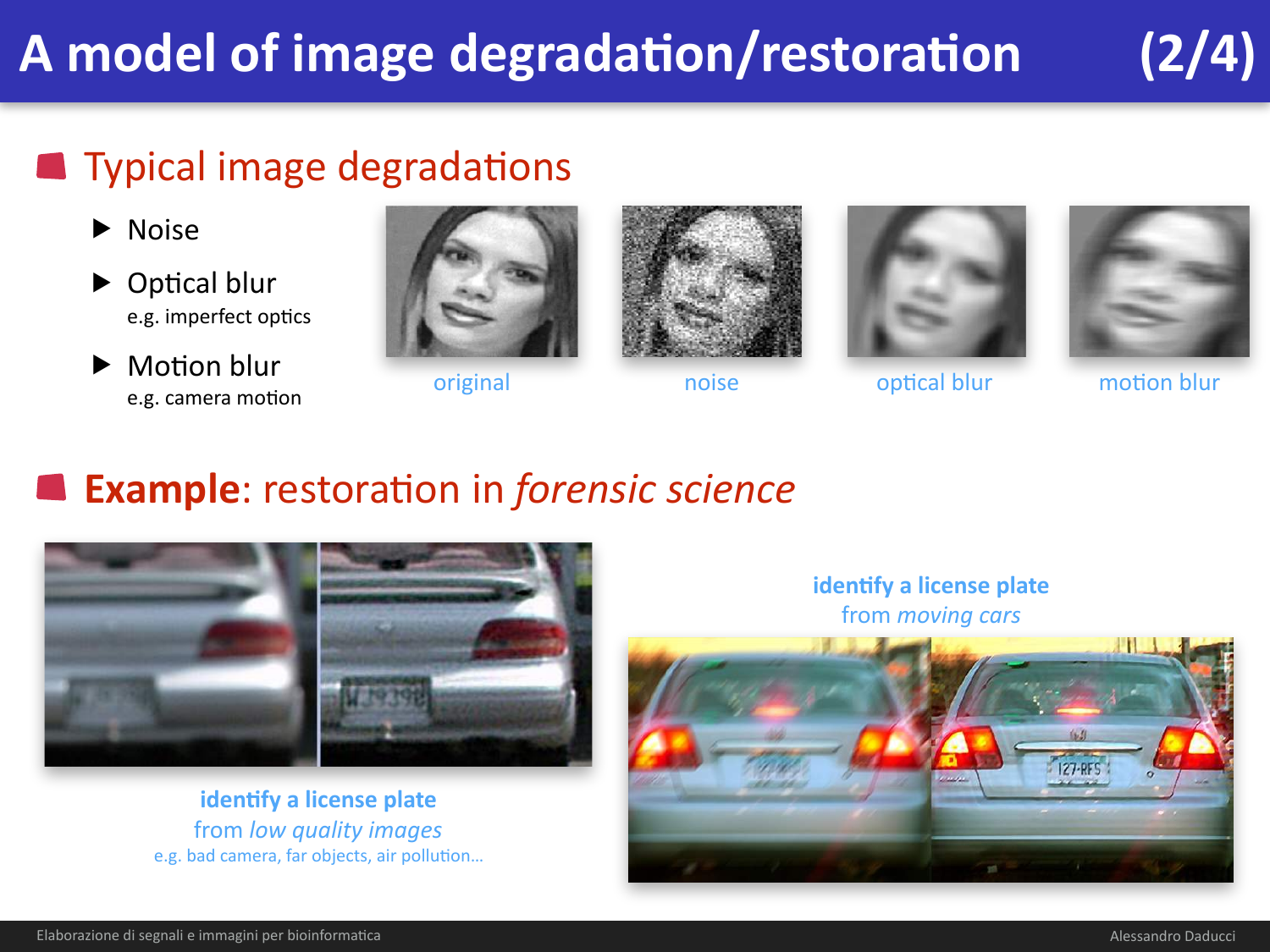### A model of image degradation/restoration

If  $H$  is a **linear, position-invariant process**, it can be shown that the degraded image  $g(x, y)$  is given in the *spatial domain* by

$$
g(x, y) = h(x, y) * f(x, y) + \eta(x, y)
$$

- $\blacktriangleright$   $h(x, y)$  is the *spatial representation* of the degradation process
- ▶ The symbol "\*" represents the **convolution**

#### **Example From the convolution theorem** we know...

$$
\mathsf{F}\{f * g\} = \mathsf{F}\{f\} \cdot \mathsf{F}\{g\}
$$

$$
F\{f * g\} = F\{f\} \cdot F\{g\}
$$
  $F\{f \cdot g\} = F\{f\} * F\{g\}$ 

"...convolution in one space = multiplication in the other one..."

**The model can be express also in** *frequency domain* **as:** 

$$
G(u,v) = H(u,v)F(u,v) + N(u,v)
$$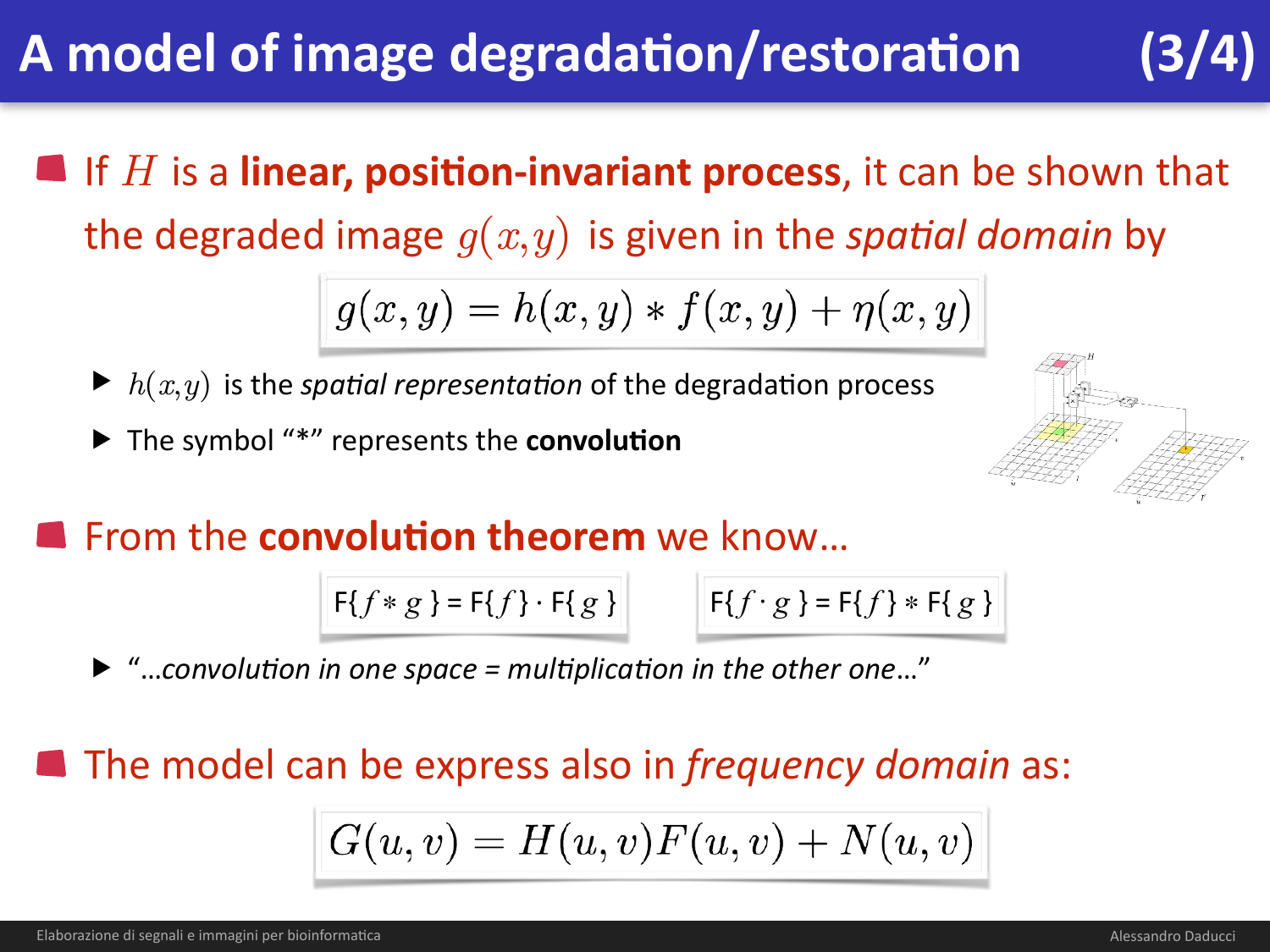## A model of image degradation/restoration (4/4)

#### Note 1: **challenging process**, loss of information and noise

- Blurring is a *low-pass filter* → removes high frequencies → information is lost
- ▶ *Noise* make the inversion of the process unstable



### Note 2: restoration relies on the assumption that  $H$ **is the same everywhere** ("...H is linear, position-invariant...")

- ▶ Cannot be applied on images with *different out-of-focus*
- Cannot be applied if different areas are subject to *different types of motion* 
	- e.g. *Running person*, arms and legs move differently Combination of *motion* and *rotation*

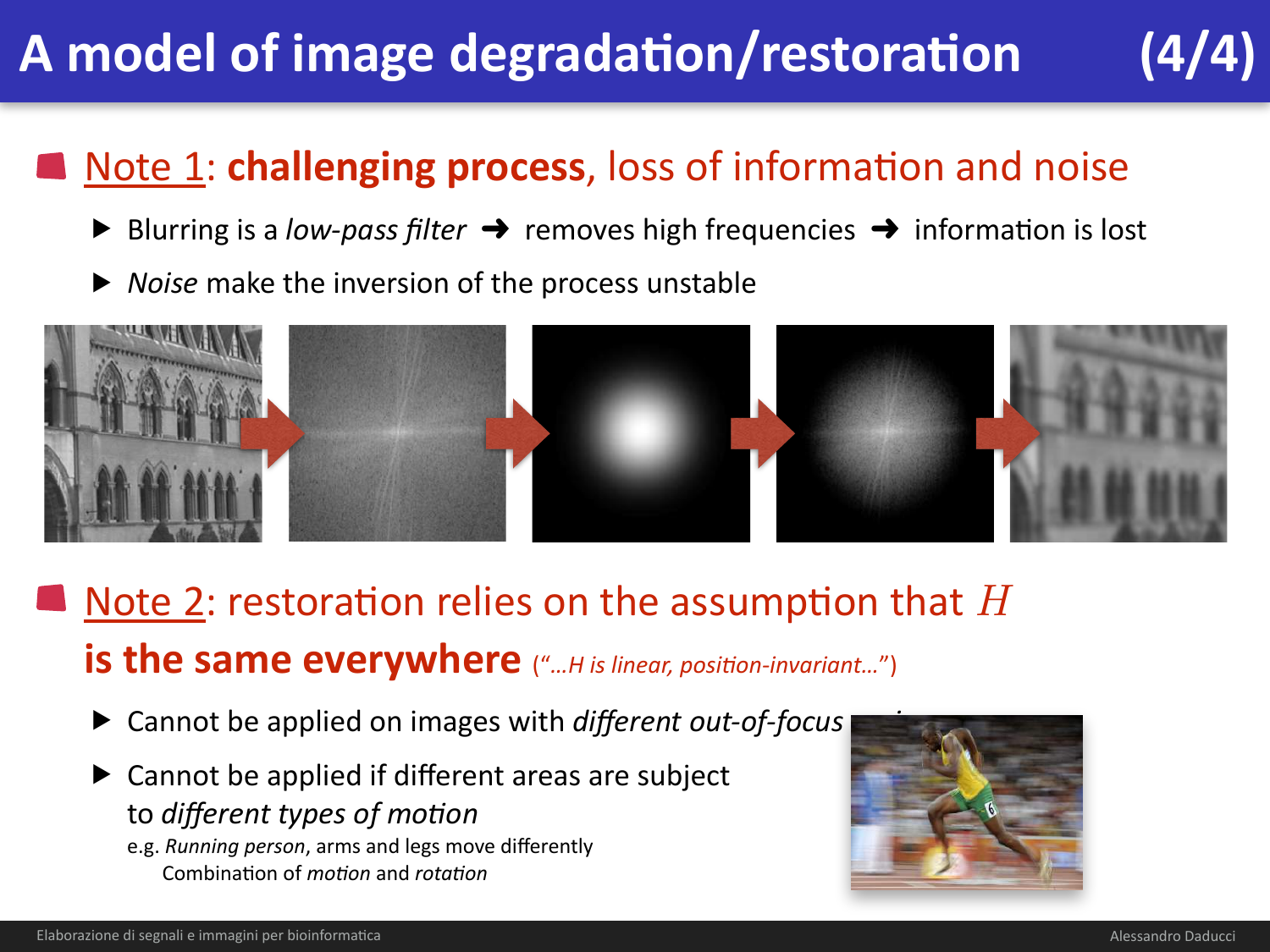## **The point spread function (PSF)**

### In spatial domain,  $h(x, y)$  is called **Point Spread Function** (PSF)

- ▶ Represents the *spreading that a* single bright point in the ideal image would result in the degraded image
- ▶ i.e. effect of degradation on a *single point*

### This gives the **characteristics/effect of the degradation** for any type of input

#### **Convolution** vs deconvolution

- $\blacktriangleright$  *Degradation* = **convolution** with  $h$
- $\blacktriangleright$  *Restoration* = **deconvolution** by h (i.e. remove the effect of  $h$ )
- **Sometimes called** *deblurring*



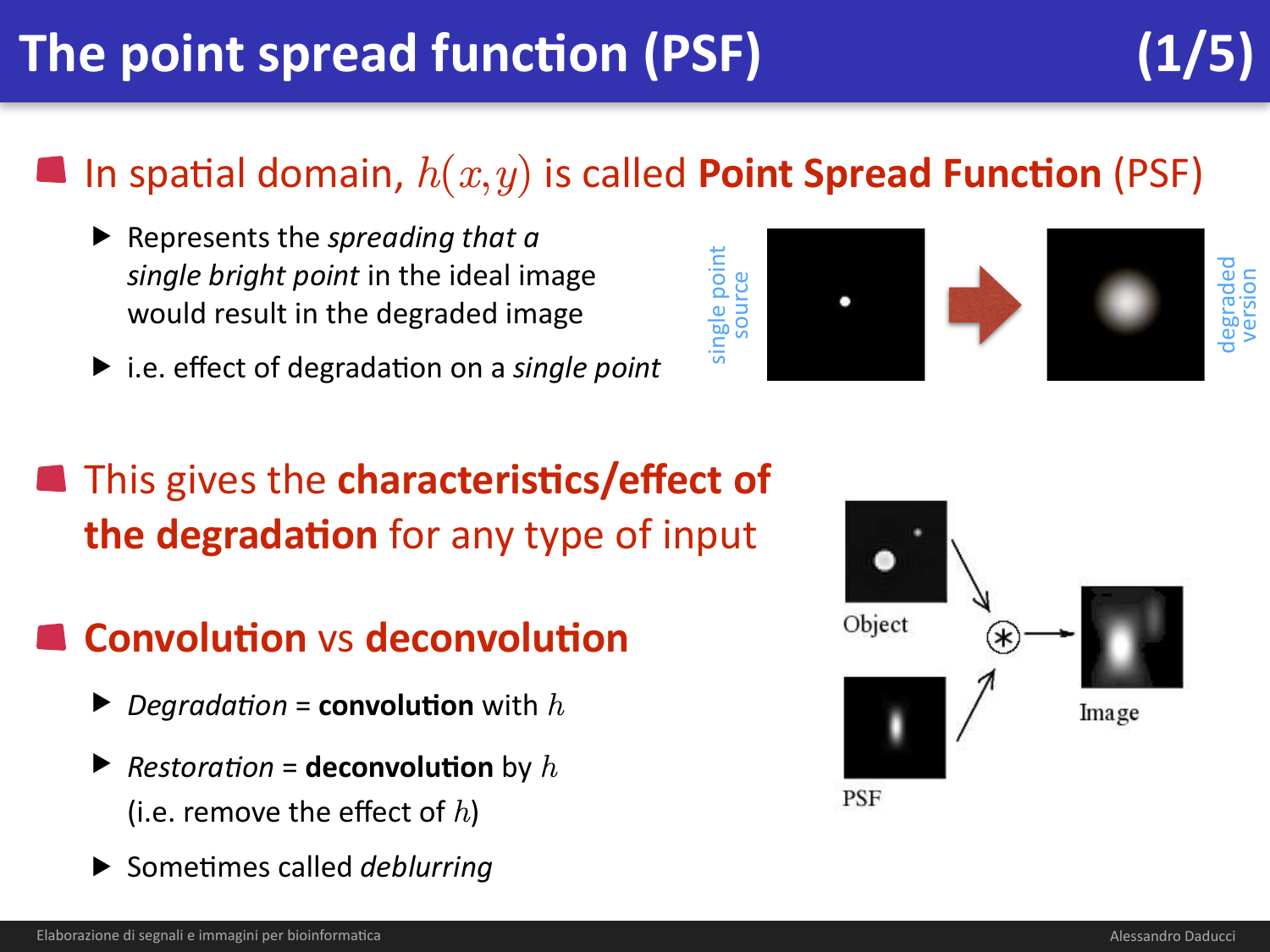## The point spread function (PSF) (2/5)

### **Problem of blurred images arose** with **Hubble Space telescope**

- ▶ Launched in 1990 with a *flawed mirror*
- ▶ The resulting images were **out-of-focus**

**Deconvolution** was initially used to correct images before *corrective optics* installed in 1993



New lenses/mirror solved the problem



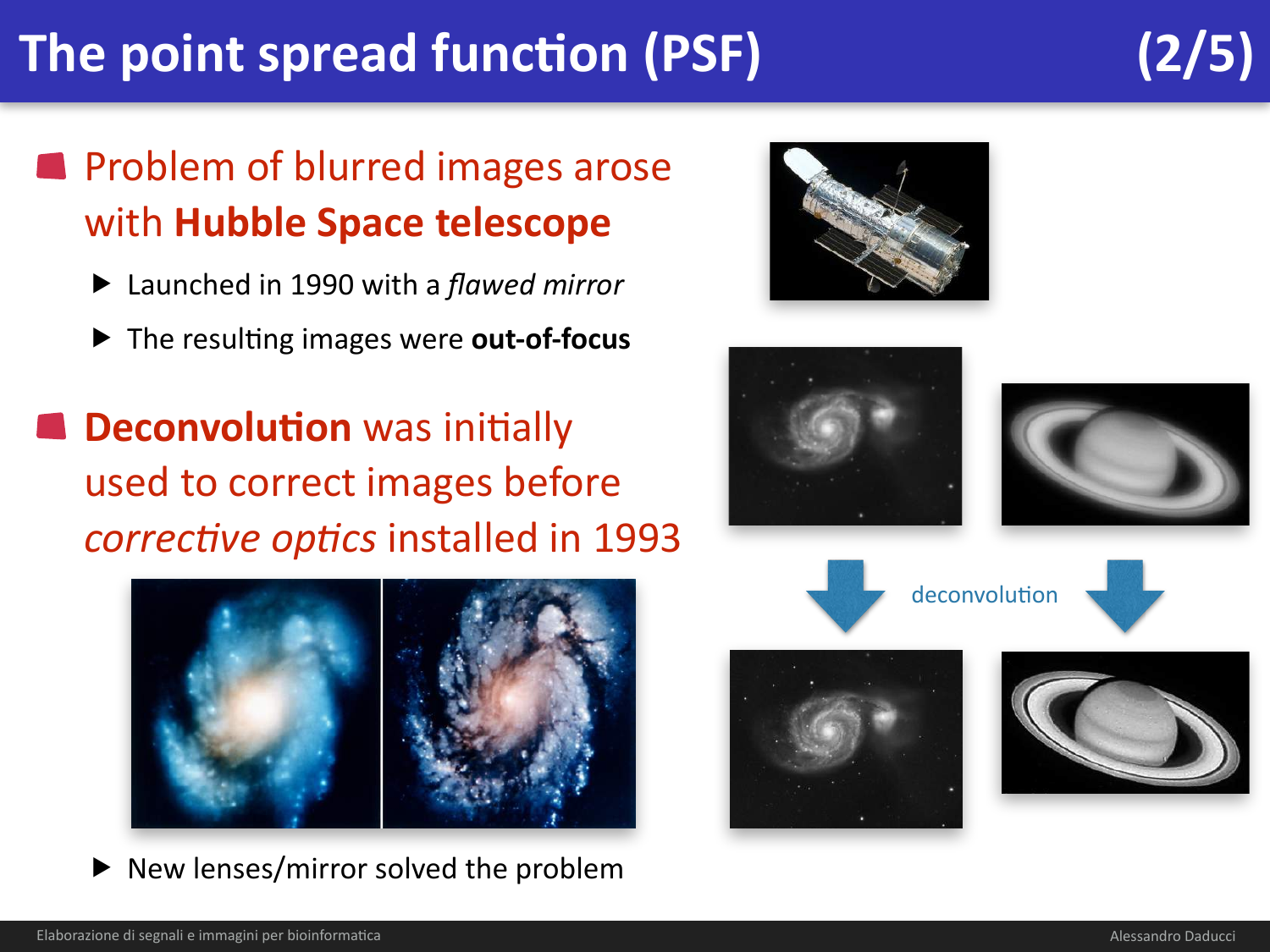## **The point spread function (PSF)**

#### **The main problem** in most situations is to **determine the PSF**

▶ Most of the times it is *unknown* 

#### **Practical approaches** to modeling the PSF

#### ▶ Analytical or **empirical estimation**

- *Example*: for Hubble Space telescope, PSF computed from measurements of mirror curvature

#### Image **acquisition with same optics** of *single point of light*

- Also an *object with known shape* 

#### Analyzing **features of the image**

- *Example*: an *isolated star* should be a single point





#### Note: methods exist also in case when PSF is not known

▶ e.g. *blind deconvolution* (not seen in this course)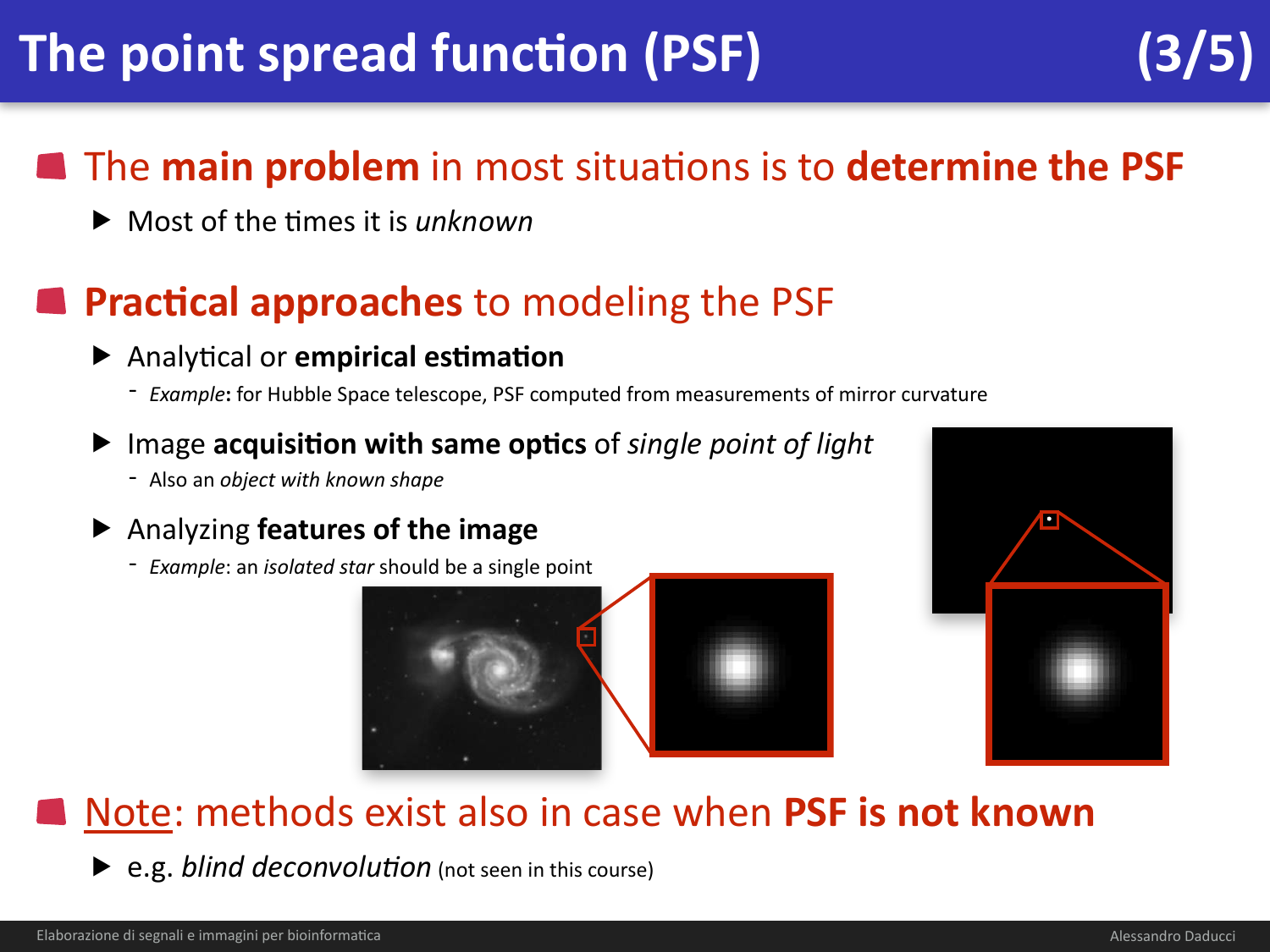## The point spread function (PSF) **(4/5)**

### **How does the PSF of motion blur** looks like?

▶ For simplicity, assume there is only *horizontal motion* e.g. camera pans while image is acquired



 $f(x,y)$  *h*(*x,y*) *g*(*x,y*)

#### **A** Valid also in case of arbitrary direction of motion

- **Orientation** matches the one of the motion
- ▶ Its magnitude (length of "bar") proportional to amount of motion i.e. how many pixels each point was shifted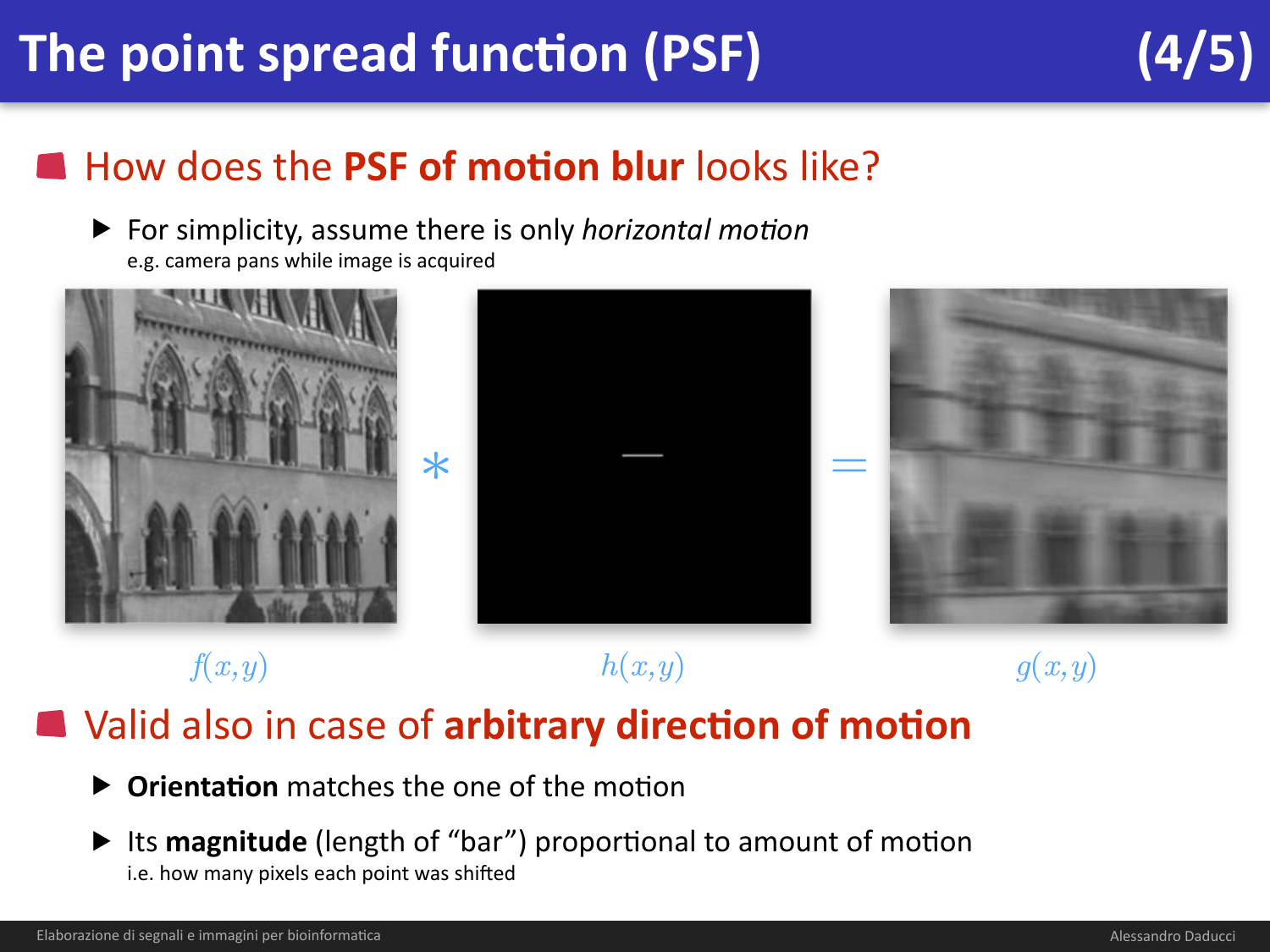### **Restoration when degradation is only noise**

**Notable M** When the **only degradation is noise**, model can be written as

$$
g(x,y) = f(x,y) + \eta(x,y)
$$

 $\blacktriangleright$  **NB**: equivalent to say  $H =$  *identity operator* 

#### **OD** Does this ring a bell?



#### In this special case, **spatial filtering** is the method of choice!

 $\blacktriangleright$  e.g. low-pass filters, median filter etc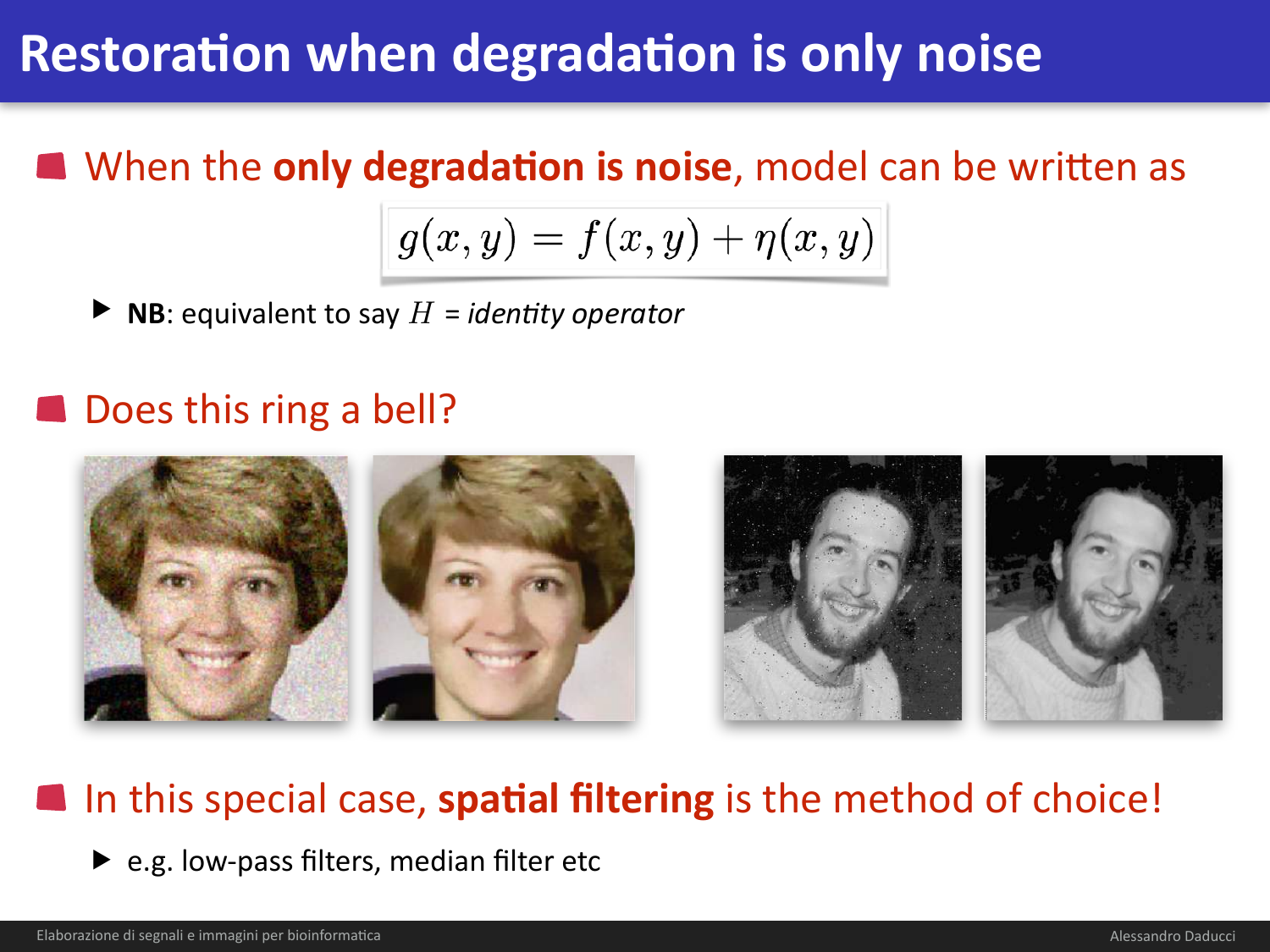### **Convolution theorem** relates *convolution* and *deconvolution*

#### $f(x, y) * h(x, y) \Leftrightarrow F(u, v)H(u, v)$

#### Simplest approach is to **directly invert this equation**

| $ \hat{F}(u,v) $ | G(u, v)<br>$H(u,v)^\top$ |  |
|------------------|--------------------------|--|
|                  |                          |  |

direct filtering

#### **Notes**

▶ If we consider noise, i.e.  $G(u,v) = F(u,v)H(u,v) + N(u,v)$ , then

$$
\hat{F}(u, v) = \frac{G(u, v)}{H(u, v)} = F(u, v) + \frac{N(u, v)}{H(u, v)}
$$

- ▶ Even if we knew  $H(u,v)$  exactly, we could never recover  $F(u,v)$ because *noise*  $\eta(x,y)$  *is random* and its FFT  $N(u,v)$  is not known
- ▶ Practical issues in **division by**  $H(u,v)$ , as it usually contains many zeros (or small values which would create problems)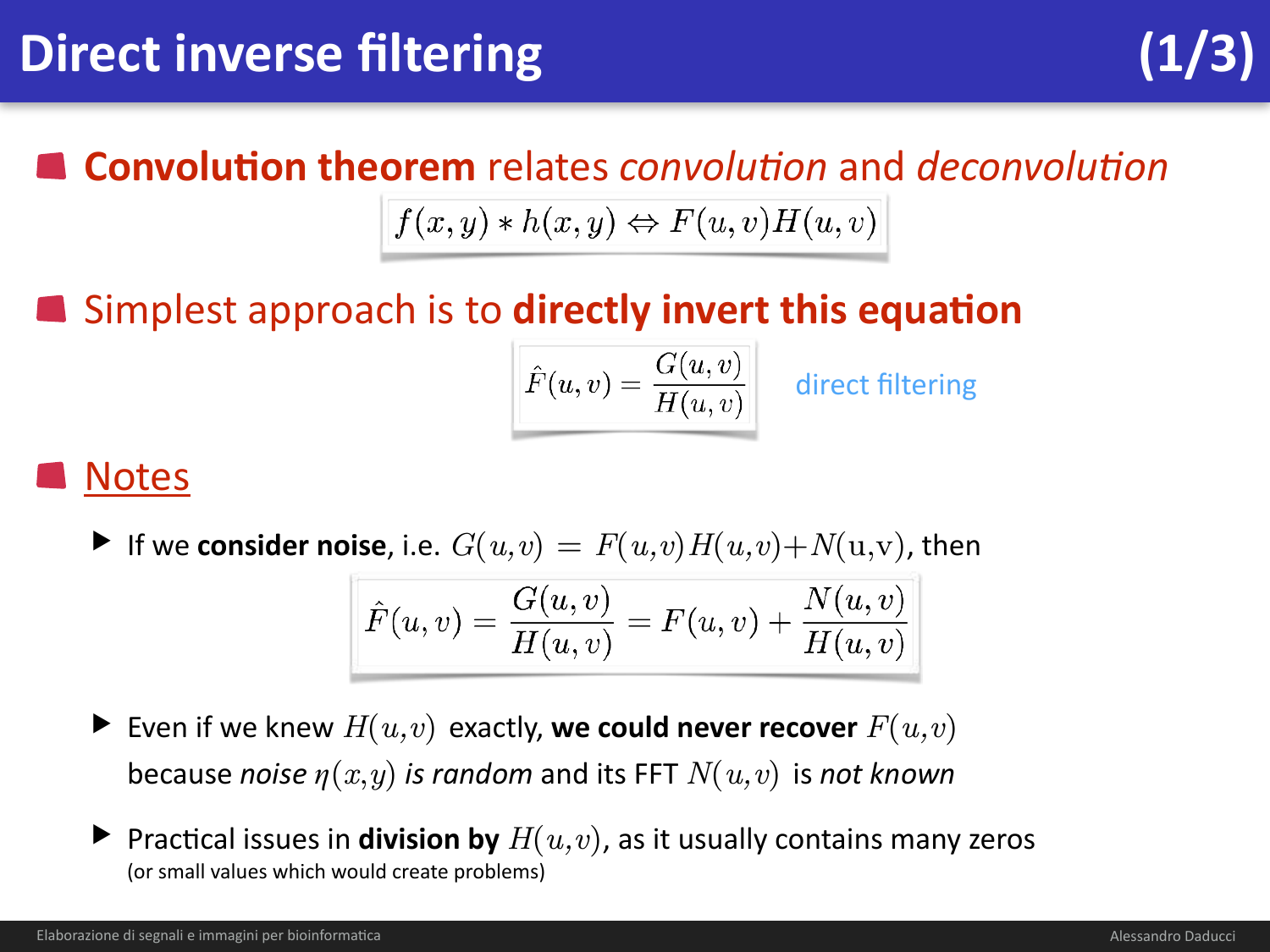#### **The problem of noise amplification**

$$
\blacktriangleright \text{ Recall that } \hat{F}(u,v) = \frac{G(u,v)}{H(u,v)} = F(u,v) + \frac{N(u,v)}{H(u,v)}
$$



▶ NB: noise at high frequencies tends to be amplified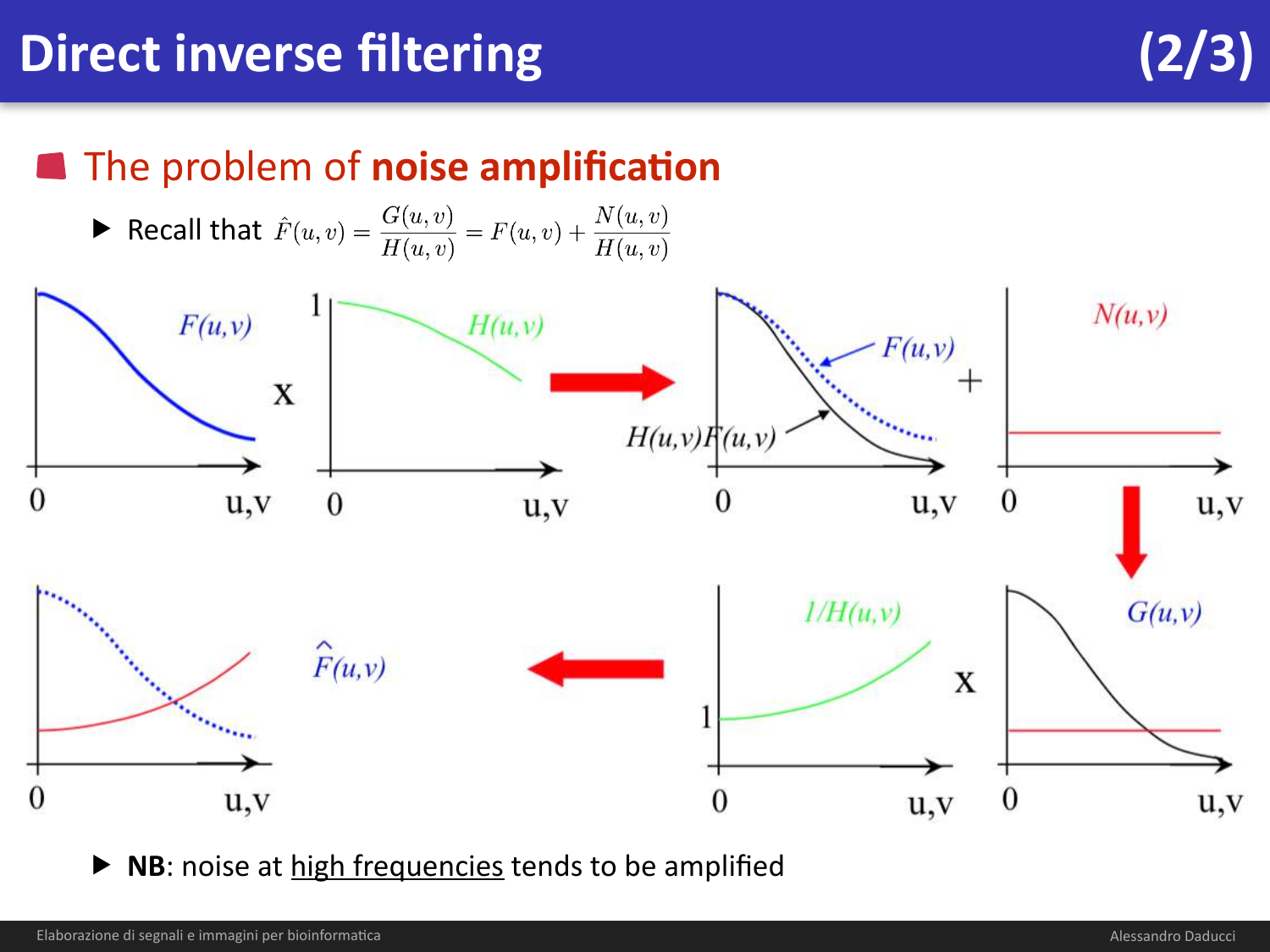### Direct inverse filtering (3/3)

#### **Examples**



#### *degraded restored*





#### Recall **high frequencies** in 2D images







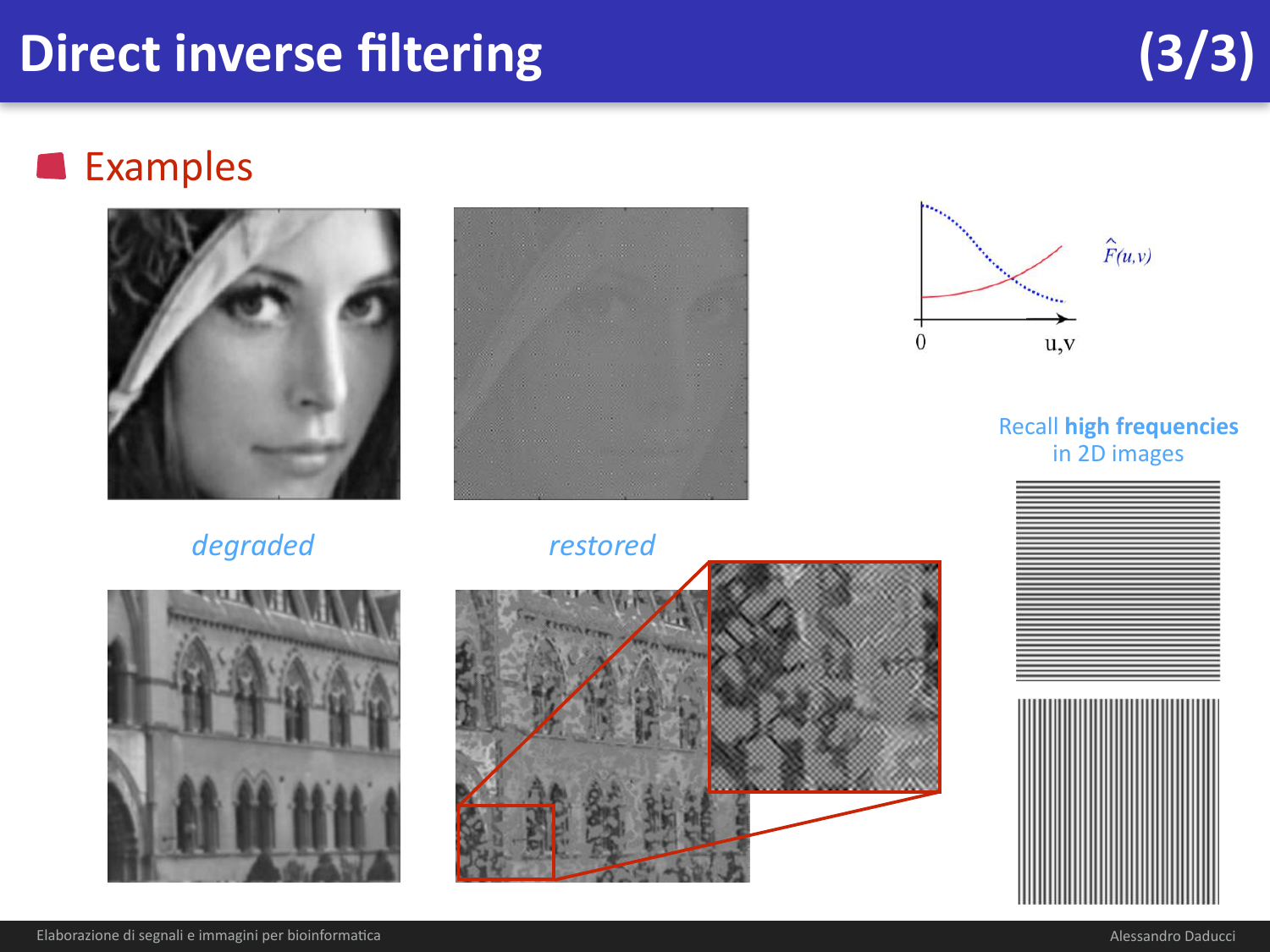### **Linear restoration: Wiener deconvolution**

**Seeks for an estimated image**  $\hat{f}(x,y)$  **that minimizes the mean square error** to the *theoretical ideal image*  $f(x, y)$  $E\{(f - \hat{f})^2\}$ 

 $\blacktriangleright$   $\hat{f} \neq f$ , but it is the best approximation that has minimum differences from *ideal image*  $f(x, y)$  in the least-squares sense

**The solution** to this expression is (in the *frequency domain*):

$$
\hat{F}(u, v) = \left[\frac{1}{H(u, v)} \cdot \frac{|H(u, v)|^2}{|H(u, v)|^2 + K}\right] G(u, v)
$$

- $\blacktriangleright$   $|H(u,v)|^2 = H^*(u,v)H(u,v)$ , with  $H^*(u,v)$  complex conjugate of  $H(u,v)$
- **Scalar** *K* is added to **limit the effect of noise** and numerical *overflow*
- $\blacktriangleright$  The value of  $K$  depends on the *amount of noise in the image* 
	- $\blacksquare$  This is almost *never* known  $\rightarrow$  *K* is usually determined *empirically*
- ▶ **NB**: if  $K=0$  → direct inverse filtering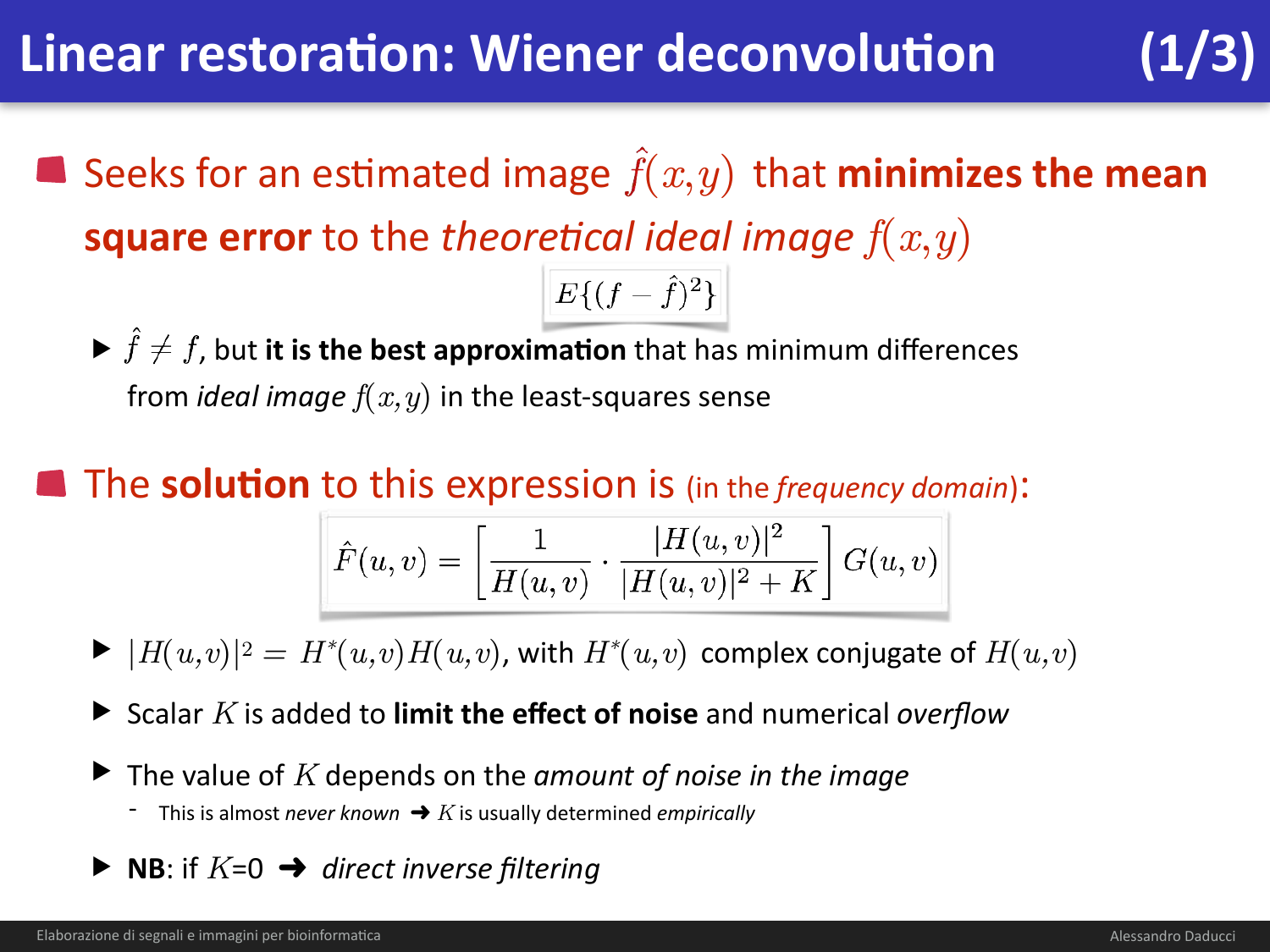### **Linear restoration: Wiener deconvolution**

#### **Basic idea: selective filtering of frequencies**



▶ NB: when  $K \gg |H(u,v)|$  for large  $u,v \rightarrow$  high frequencies are attenuated

 $(2/3)$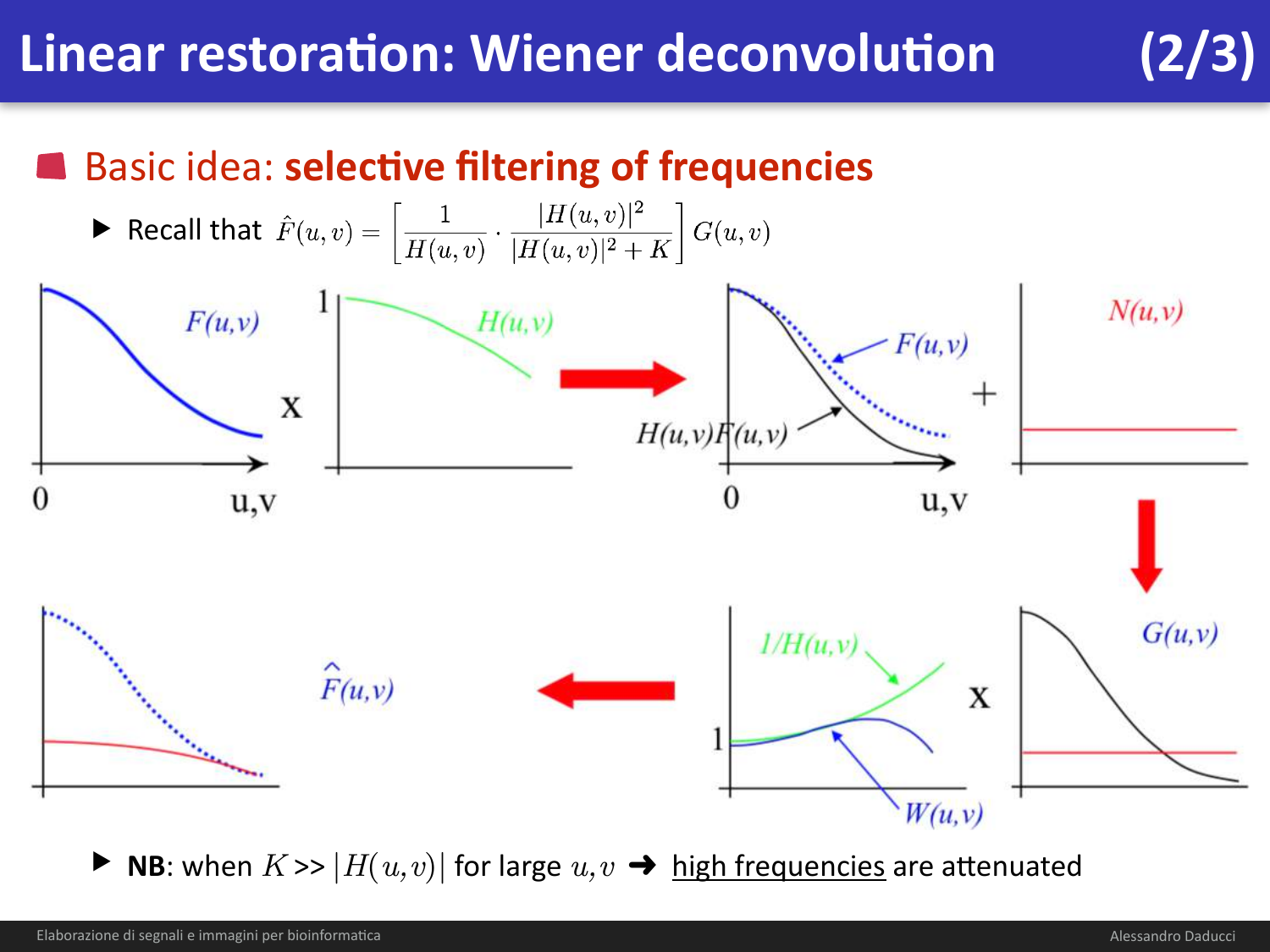#### **Empirically**

- ▶ If *K* is **too small**  $\rightarrow$  *noise* will dominate
- ▶ If *K* is **too large**  $\rightarrow$  *blur* mostly remains





**degraded** *K* **too small <b>good** *K* **K** *K* **too big** 











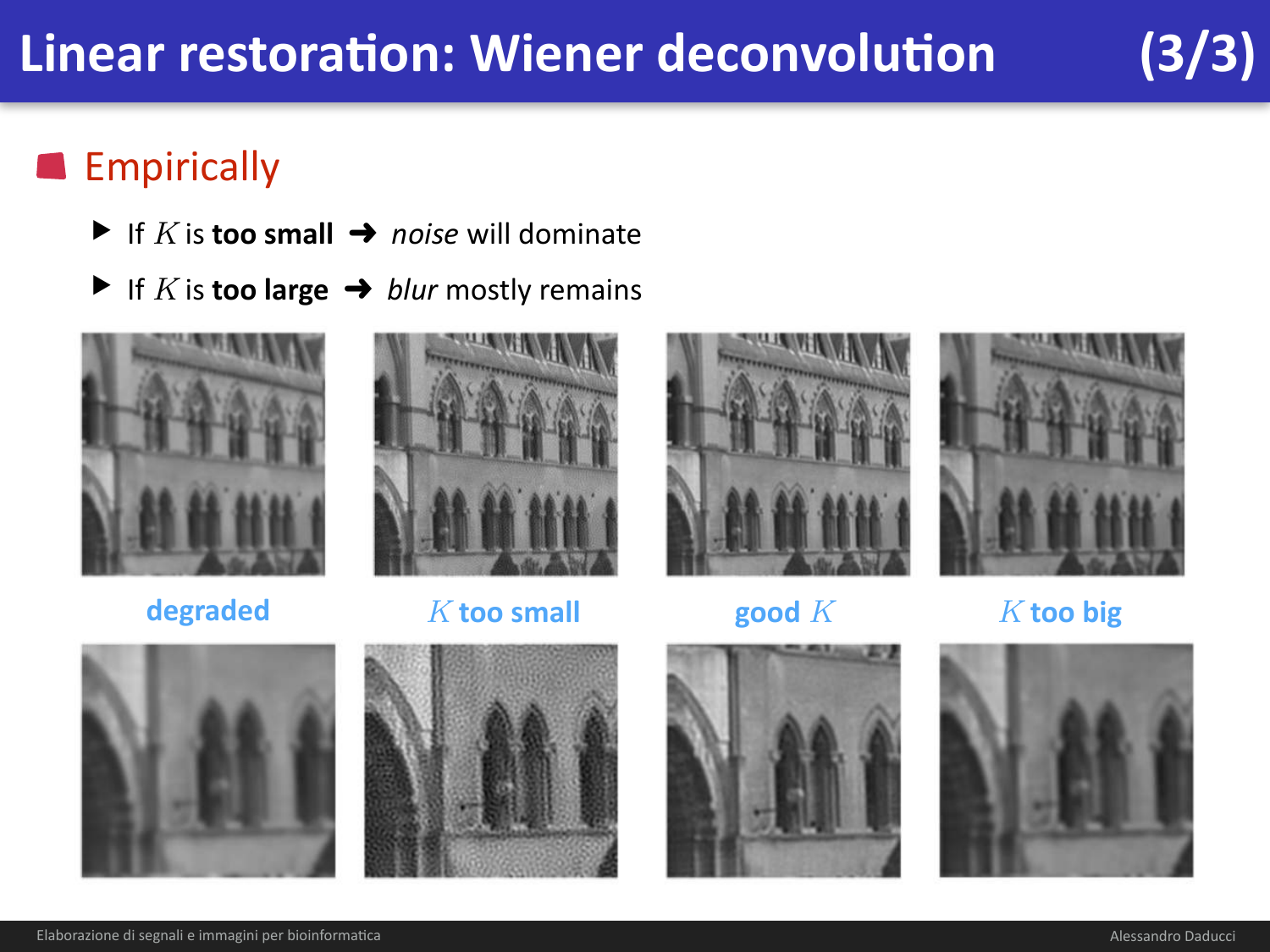### **Non-linear restoration: LR deconvolution**

#### **Wiener deconvolution** is an important tool in image processing

- ▶ It's simple: once  $H(u,v)$  is specified,  $g(x,y)$  obtained via one filter application
- ▶ This is very **efficient** and **easy to implement**

**Lucy and Richardson** proposed a *non-linear iterative algorithm* that often yields **superior results** than linear techniques

- ▶ Arises from a *mgximum-likelihood* formulation
- **The solution is updated iteratively** (*k* is the iteration number):

$$
\hat{f}_{k+1}(x, y) = \hat{f}_k(x, y) \left[ h(-x, -y) * \frac{g(x, y)}{h(x, y) * \hat{f}_k(x, y)} \right]
$$

#### **Notes**

- ▶ *Non-linear* because division by  $\hat{f}_k(x, y)$
- **Main problem**: when to stop the iterations? Usually, when results are acceptable